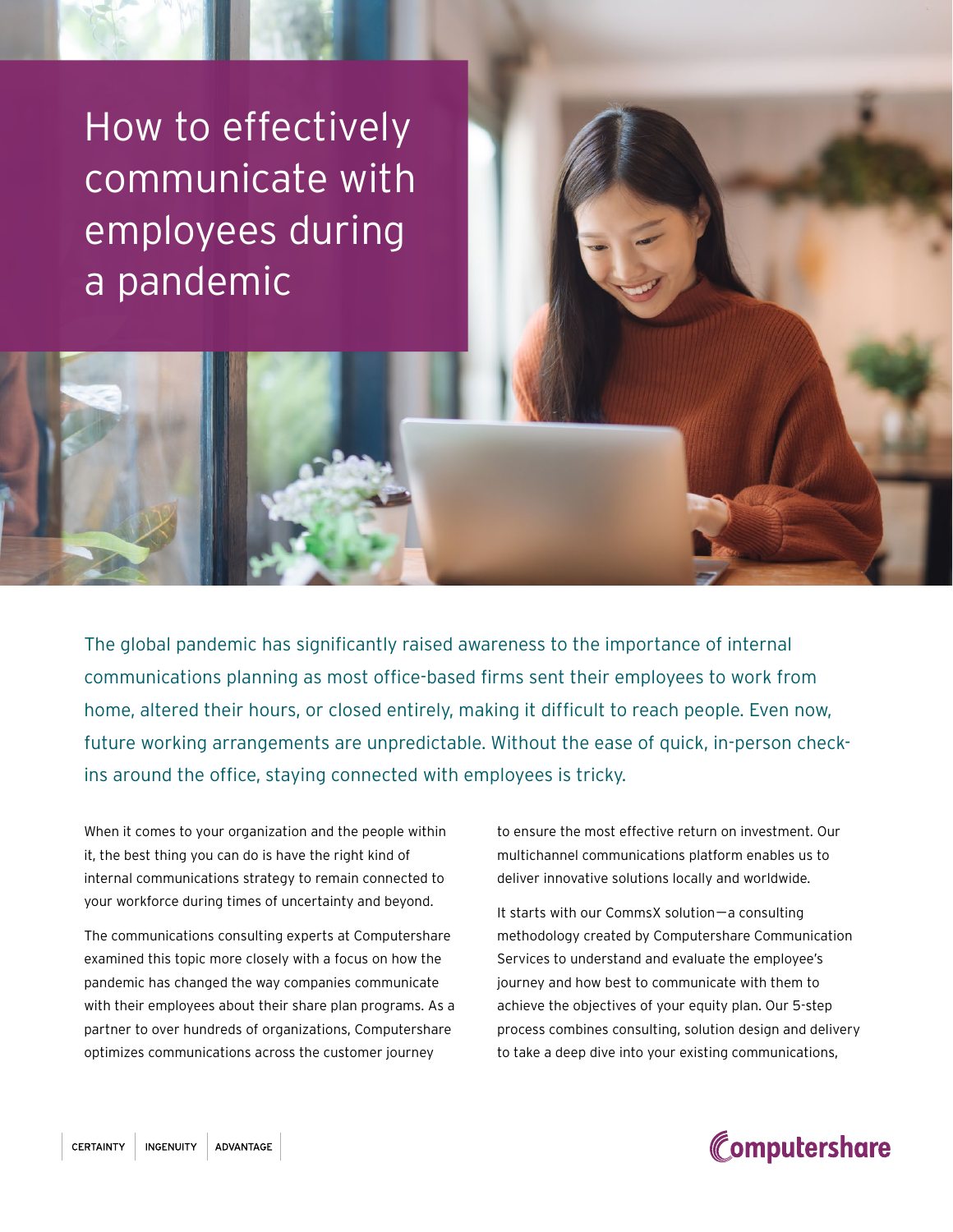

enrolment data and employee personas to understand and improve the employee experience and achieve the company objectives.

#### **Discovery Phase. Understanding your audience**

Through the CommsX solution, two core methods were used to understand employee needs—a persona snapshot to identify personas for both the company and employee and a journey map to understand the changes employees are experiencing and identify the best ways to reach them. Three types of business impacts were identified ranging from heavily reduced business (many employees have been temporarily laid off but are still eligible for benefits), reduced business (the market/stock price is unstable and/ or continues to change in the current environment) to increased business (the business is doing very well at present) as described further in Exhibit B.



#### Company Status:

- > Staff majority: Furloughed
- > Outlook: Uncertain, share price has taken significant hit
- > Example: Traditional retail, Leisure, Oil & Gas

What are the best ways to communicate with employees who have been furloughed?

Can/should we talk to our employees about our share price performance? Can/should we talk to our employees

How can we remind participants about useful plan features such as payment holidays?

> We need to be sensitive to our participants due to the change in their employment status.

### Exhibit B. Company Personas



Company Status:

- > Staff majority: Working from home
- > Outlook: Confident that business can return to a new normal in the medium to long term. Share price has been volatile.
- > Example: Financial Services



about our share price performance?

How can we remind participants about useful plan features such as reducing contributions?

> How can we launch our share plan effectively in this climate?

#### Normal or increased business



#### Company Status:

- > Staff majority: Working environment unchanged
- > Outlook: Positive, revenue has increased in this environment. Share price has been stable/positive
- > Example: Online retail, Pharma

How can we engage with our employees to show our gratitude.

How can we communicate that our company is performing well?

We might need to be empathetic, household income might be under pressure.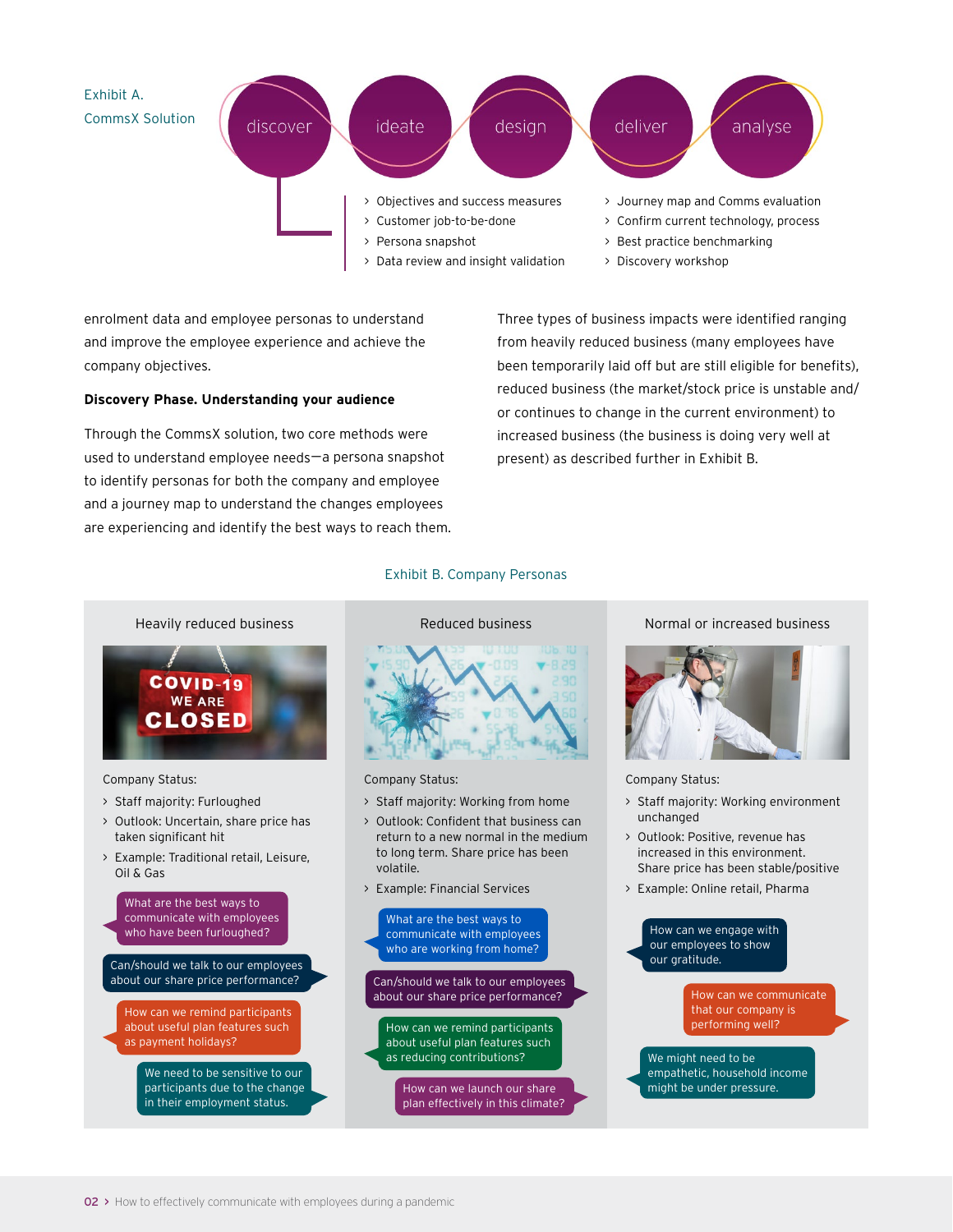We then identified four employee personas within these groups as described in Exhibit C ranging from furloughed employees (individuals concerned about job security; unsure of who to contact for help), employees working from home (staff is connected but in a different way; worried about stock price but feels fortunate to still have a job) and essential workers (working as usual) to returned to work (staff is back in the office, but may be nervous to be working in this type of environment and close to other individuals; interested in understanding what they can do with their shares).

#### Exhibit C. Employee Personas



We learned that it is key to consider the circumstances of the employees when considering how to communicate. Within businesses, different groups of employees may have been affected differently by the pandemic and so the way you consider communicating with them would change. They have varying needs and want different things from their employers. So how do companies go about communicating with this diverse audience while also giving them the communications experience they want?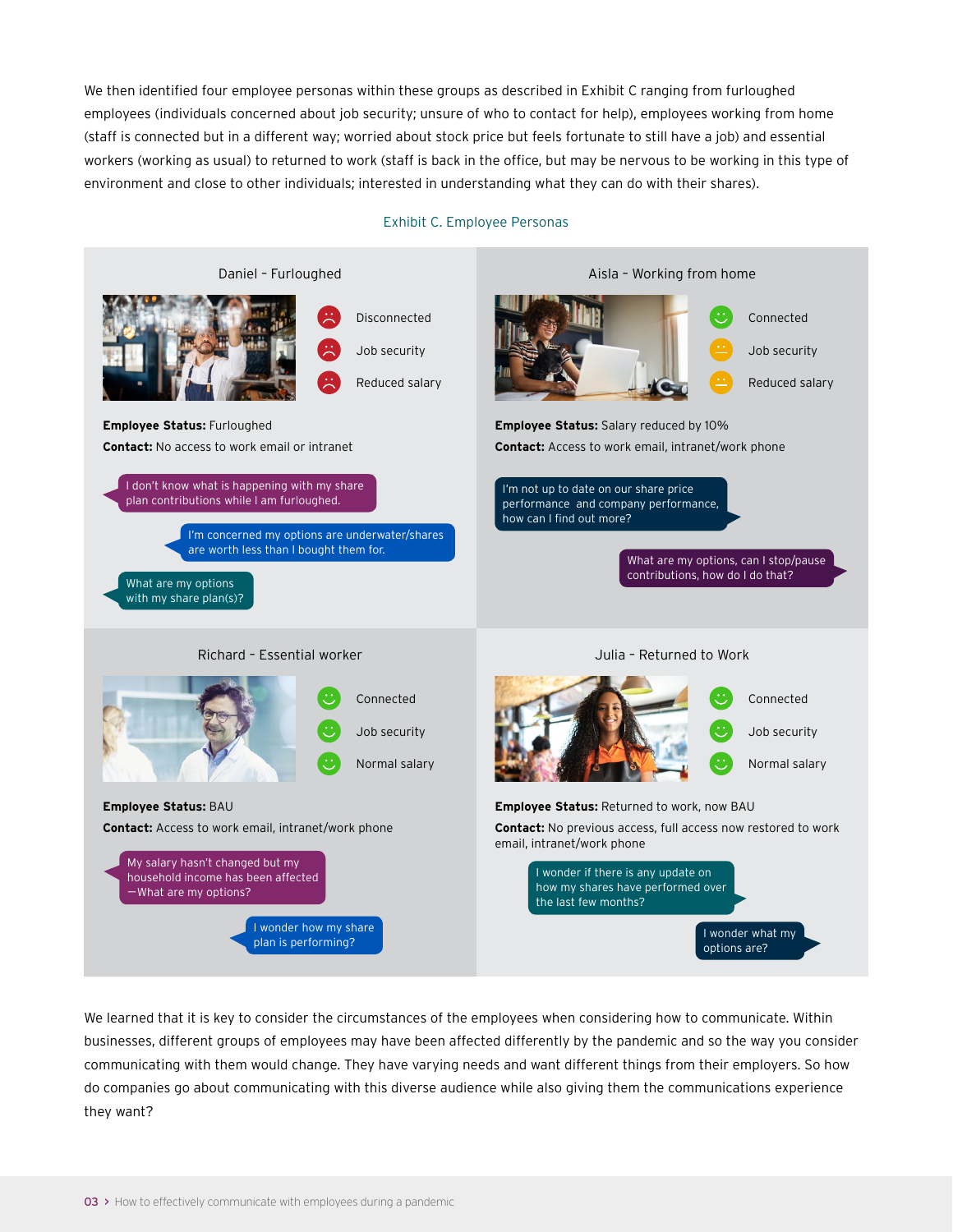# Our Solution. What should you Exhibit D. Core Communication Channels change to better communicate your plan?

The solution lays in the methods, or ways, in which you communicate. Let's review the four communication channels commonly used for delivering key messages to employees. As illustrated in Exhibit D, these are physical media, in person, one-to-one and one-to-many communications.

A blend of these type of communications channels worked well when most employees were situated in offices, working side-by-side. But today, where remote working has become the front runner, we know that most employees are no longer face-to-face every day and require a different kind of communications approach—one that is more digital, accessible and personalized like the illustration in Exhibit E.

# Move to digital

In a recent report, McKinsey found that, during the pandemic, businesses vaulted five years in their digital adoption in the space of eight weeks, with many businesses using digital channels for the first time during the pandemic.



You only need to look at the numbers to see that collaboration with digital tools is the new norm. In December 2019, Zoom had 10 million daily meeting participants. This rose to more than 300 million by April 2020—just four months later. Meanwhile, Microsoft reported more than 40 million daily active Skype users in April, up 70% from March. In a survey by Asana, nearly two-thirds (62%) of full-time knowledge workers in Australia said they have increased their use of collaboration tools since working from home.

The good news is that many digital tools exist to help companies stay connected with their remote workforce. Tools like Slack, Skype, Gchat, Teams, etc. can help replace



### Exhibit E. Communication Changes Driven by Pandemic

Be mindful of essential employees who are still working

Continue and Increase these channels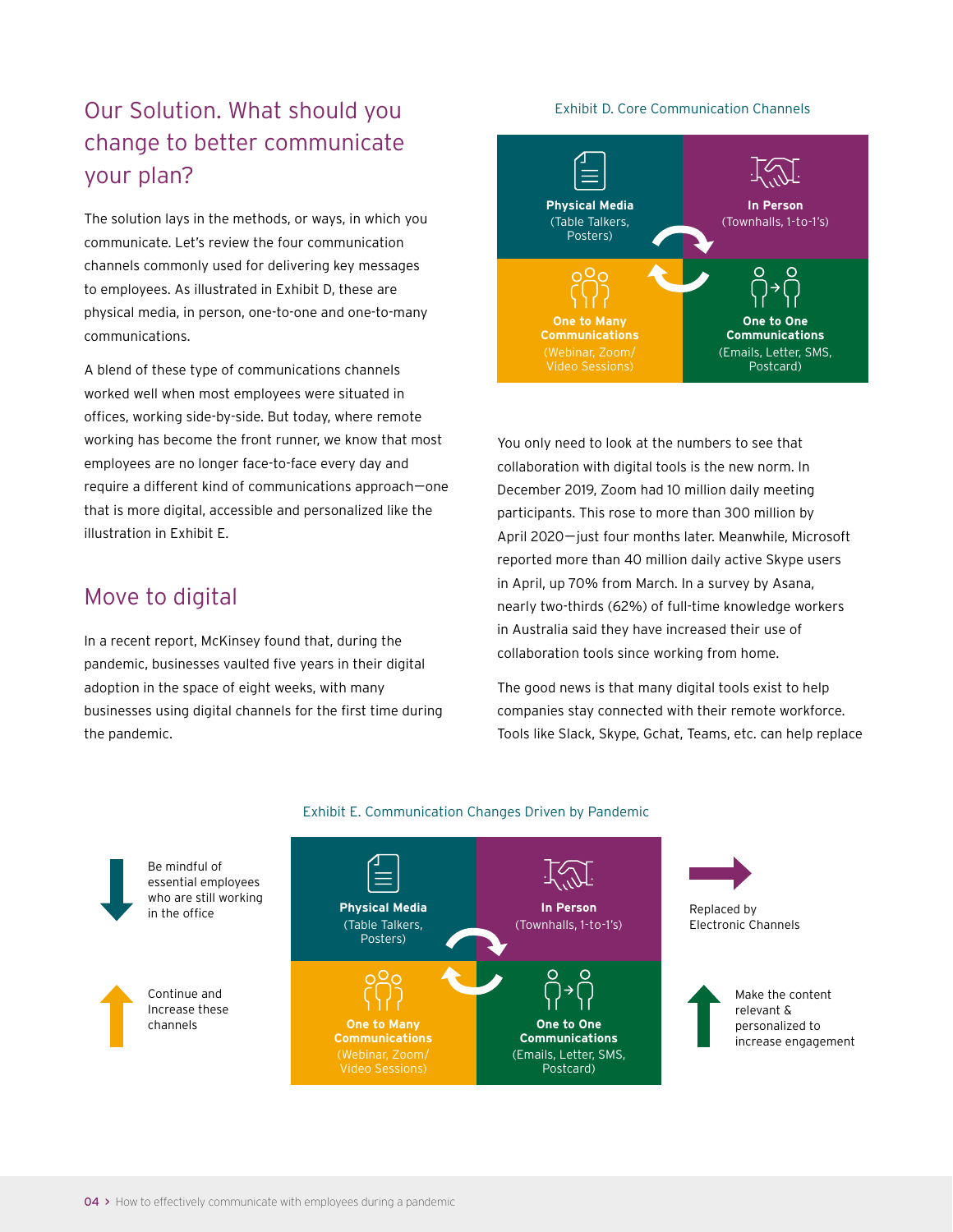quick office check ins and allow employees to get fast answers to questions without wasting time setting up a call. Video calls/meetings (Zoom, Google Video, Skype, etc.) are another good way to keep people connected in the company while everyone's apart.

Within the Computershare business and our clients' businesses, we have seen a rapid shift to digital communications and online channels for employee

benefit fairs, townhalls, ESPP open enrolment and many other essential share plan communications. Where employees can't physically be in the office, we recommend companies bring the office to them in their homes through an increased use of one-to-one and one-to-many communications as described in Exhibits F and G, e.g., more email and SMS campaigns and townhalls held via live video or webinar.

### Exhibit F. One-to-One Communications



### **Emails**

Email campaigns being sent to explain the benefits of joining a plan or other information.



### **Letters/Postcards**

Printed letters/postcards sent direct to employees with no online access with information about a plan.

Exhibit G. One-to-Many Communications



#### **SMS Text**

SMS text messages being sent to direct the eligible participant to find out more information through a dedicated link.



#### **Microsites & Brochures**

Microsites & Brochures are a source of information for employees to find out more about the plan.



#### **Educational Videos**

Educational Videos or audio podcasts explaining what the benefits of the plan.



#### **Webinar**

A webinar session to allow employees to get information and ask questions about their plan.



#### **Digital Banners**

Use of banners within the app or push notifications to direct employees to locate additional information.

The key here is to make it as easy as digitally possible for your employees to stay informed about your program, find all the materials and information they need without having to look for it and offer ways for employees to contribute to the conversation, e.g., live Q&A sessions, to not only drive engagement but enhance trust and understanding.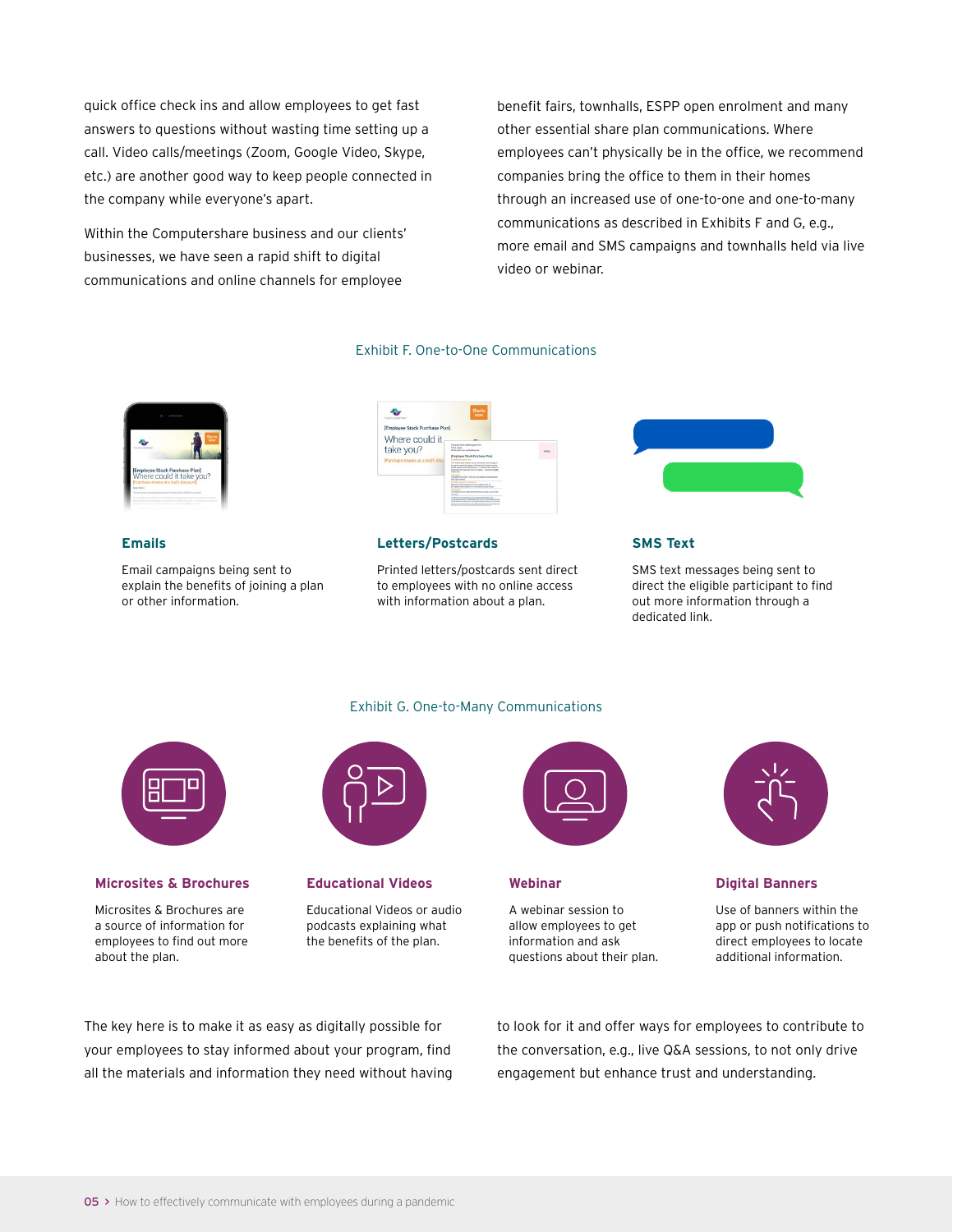# The power of personalization

The pandemic has only reinforced how important it is for companies to provide open and honest, transparent and timely employee communications. A recent article from "Human Resource Executive" highlights a survey where 69% of employees surveyed labelled COVID-19 pandemic as the "most stressful time of their entire professional career."

Further, the powerful learnings from the CommsX study highlight the importance of creating communications that capture the attention of employees based on their unique needs and cover topics that are most important to them about your share plan offerings, e.g., how to reduce ESPP contributions due to a reduction in pay. Employees expect you to understand their needs and provide relevant information to build trust and understanding.

Personalization is one of the cornerstones to creating great content and employee engagement. Make sure that

personalization is built into your communications at all levels and for every interaction as it shows that you are taking extra steps to interacting with your employees. We recommend segmenting communications by persona (furloughed, working from home, essential worker, returned to work), type of worker or region to ensure messaging is appropriate (see example Exhibit H) and including imagery-realistic photo stock based on your industry or visuals employees can relate to, to reinforce personas and strengthen trust.

In a world where many employees fear for their health and job security, transparent and open communications help employees feel engaged, respected and supported. Businesses that keep empathy at the heart of their internal communications strategy, framing messages to your employees' current situation and/or reflecting their personal circumstances, are most successful.

#### Exhibit H. Tone of Voice and Personalization